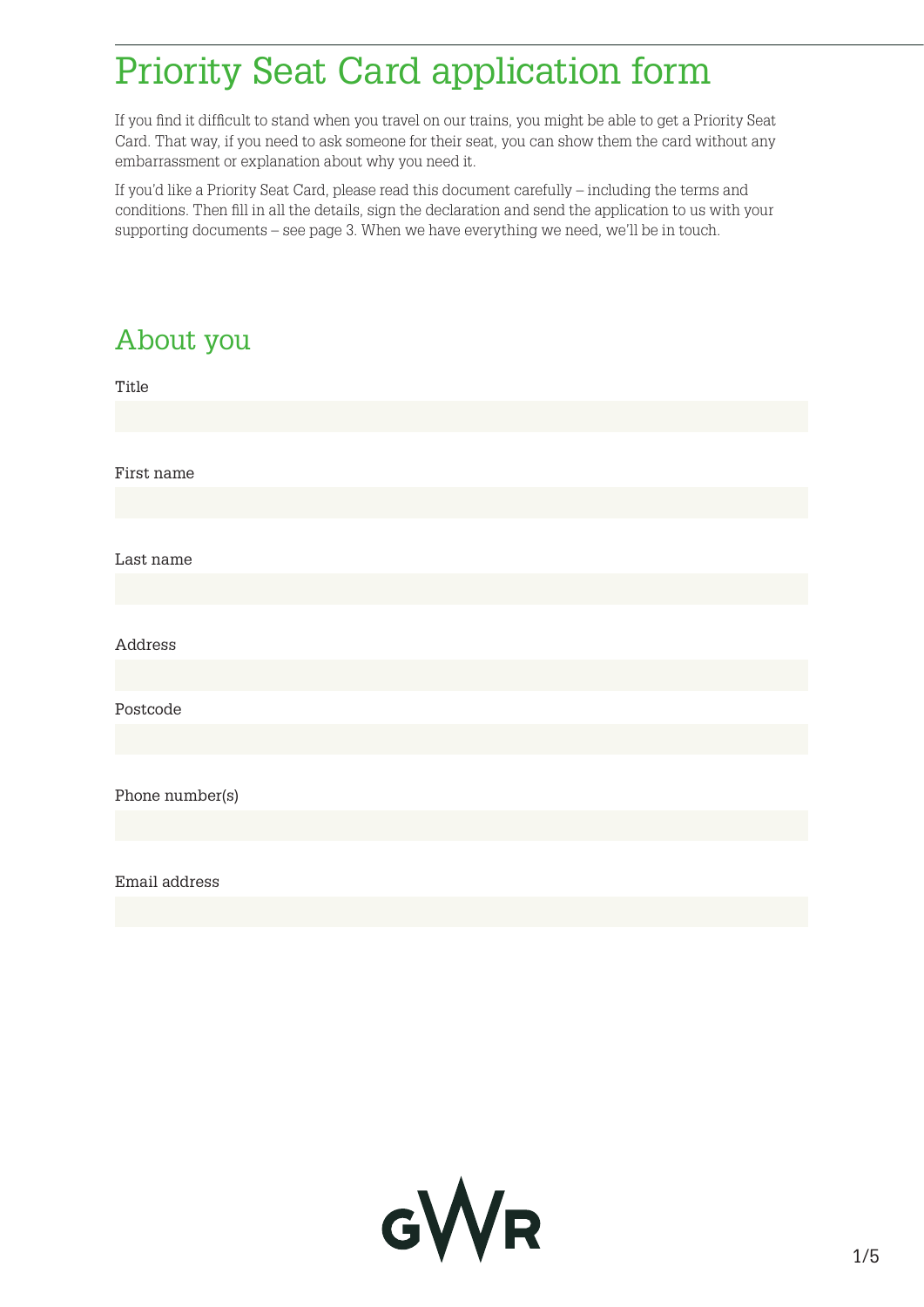## About your journey and tickets

Please tick the appropriate answers and give the relevant details

What type of ticket do you usually buy?

◯ Daily ◯ Weekly ◯ Monthly/Annual (season)

#### If Daily or Weekly, do you make a regular journey?

 $() Yes () No$ 

If Yes, please give details

From

To

## Why are you applying for a Priority Seat Card?

Please tick the box that applies to you and give the relevant details. (DD MM YYYY)

Please also check you have everything you need to apply – see page 3.

#### $\bigcirc$  I have a medical condition / disability

If you have a temporary condition or injury, please tell us when your doctor expects you to recover (you'll need to send us confirmation of this with your application)

Your expected date of recovery

I'm pregnant

Your due date

I'm travelling with a child under 3  $($ 

Your child's date of birth

 $\bigcap$  I'm over 65 Your date of birth

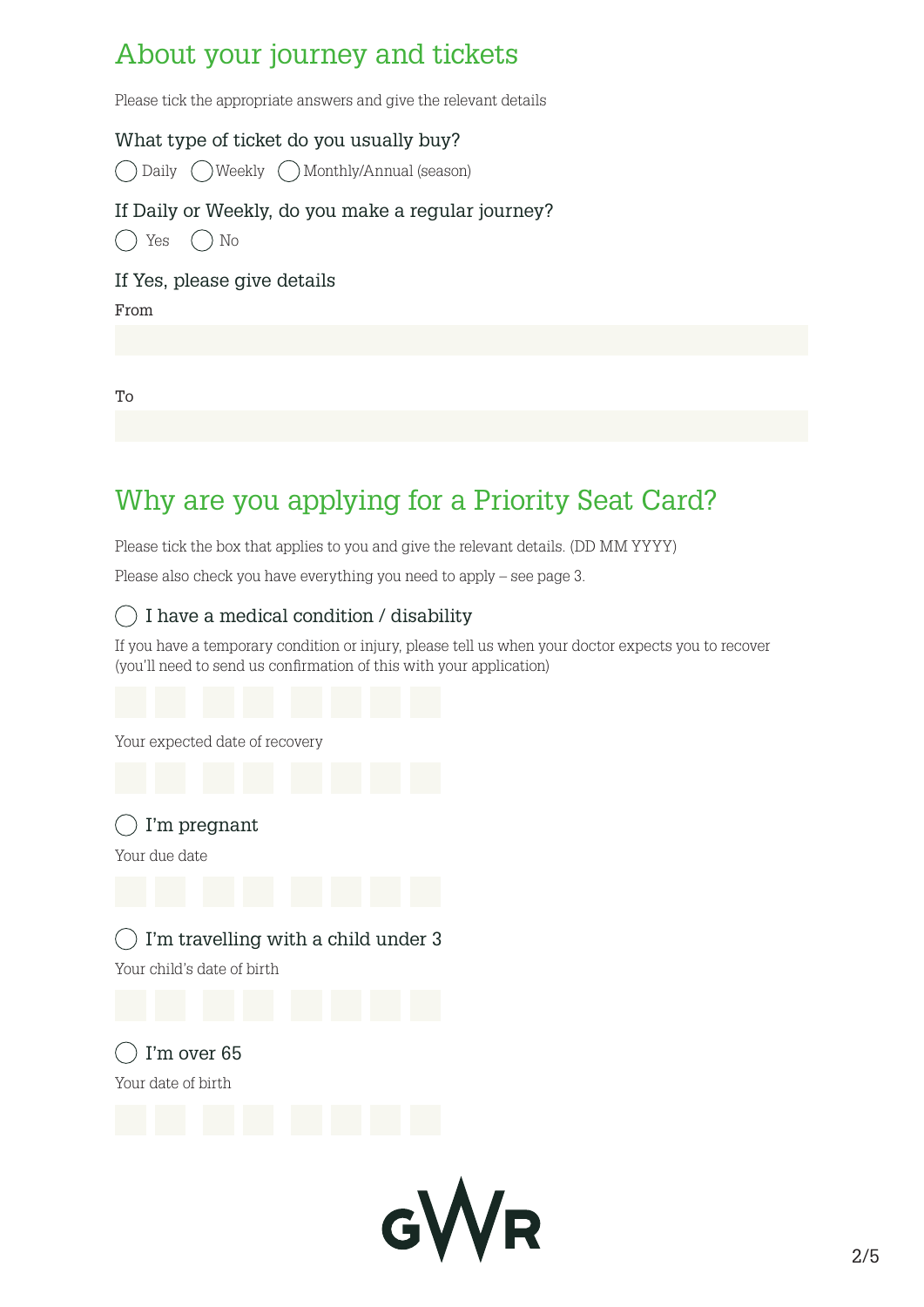## What to do now

When you send us your application, we'll need to check your details to make sure you meet the criteria for a Priority Seat Card. When you've filled out all the details, please send this to us along with:

- proof of your name and address for example, a copy of a utility bill, council tax bill or your driving licence
- 2 passport-size photos, showing your head and shoulders (you won't need to do this if you're pregnant and have a Monthly/Annual season ticket)
- proof that you're eligible for a Priority Seat Card check the table below for what you need to send us

### What you need to send us

You only need to send us a copy of your original document.

#### If you have a disability or medical condition that affects your ability to stand comfortably or safely during a train journey

#### **Please send us…**

a copy of a doctor's note confirming your disability or condition (and expected recovery date if it's temporary)

*or*

a copy of the award letter for Attendance Allowance or Disability Allowance

*or*

written confirmation from Jobcentre Plus or the Department for Work and Pensions *or*

a Certificate of Taxable Incapacity Benefit and Income Tax

#### If you are registered as having a visual impairment

#### **Please send us…**

a Social Services official stamp (please have this stamped at the bottom of this page)

*or*

a copy of your Certificate of Visual Impairment or your BD8 certificate

#### If you are pregnant

#### **Please send us…**

your MATB1 form *or* a copy of a doctor's written confirmation that you're expecting

#### If you are over 65

#### **Please send us…**

a copy of your birth certificate, driving licence or passport

#### If you have a child under 3 travelling with you

#### **Please send us…**

a copy of the child's birth certificate



SOCIAL. SERVICES STAMP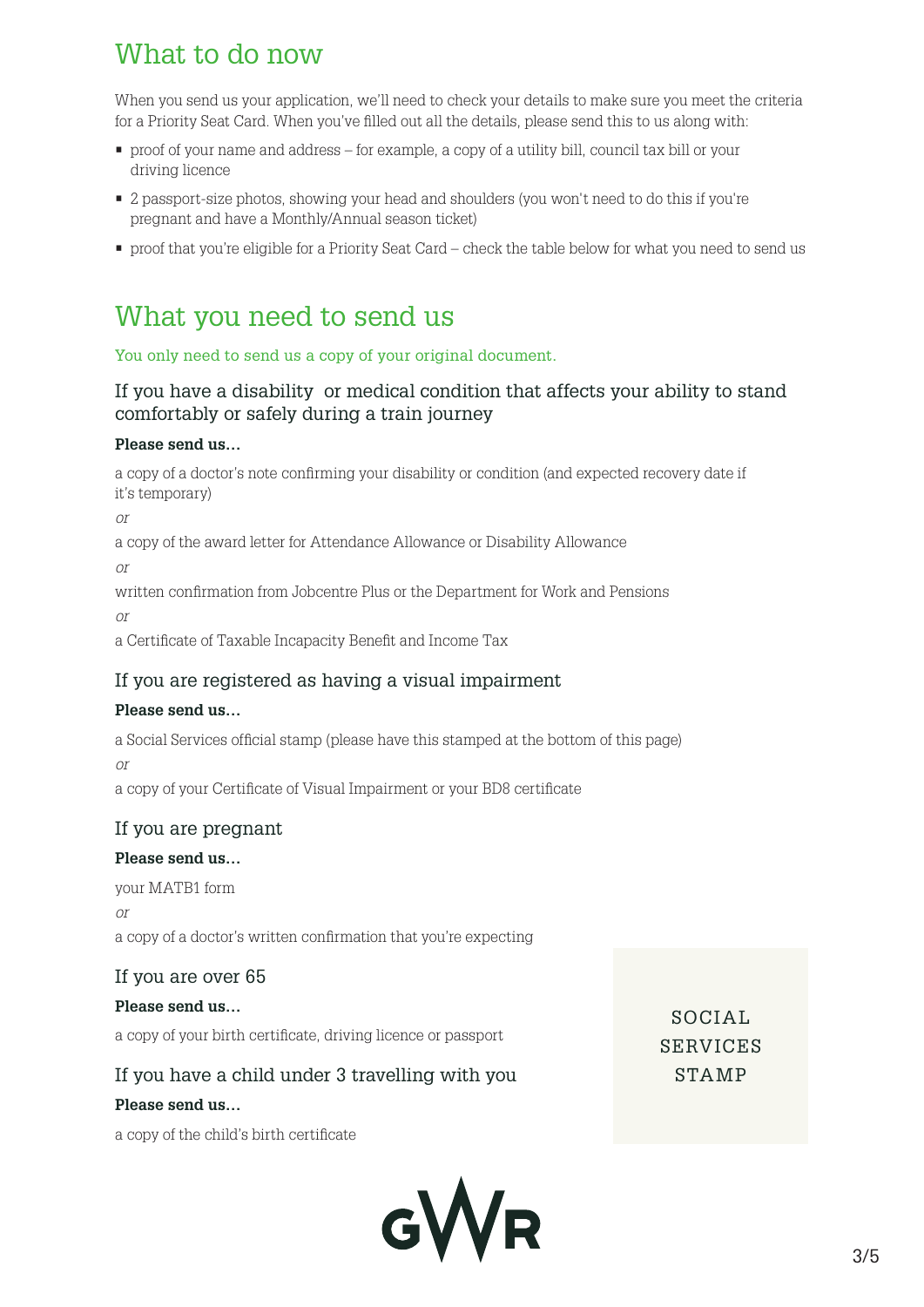## How we'll store your information

We'll use and store any information or documents you give us for your application in line with the Data Protection Act.

We'll only use your information to contact you about your Priority Seat Card. We'll keep your information and the copies of your documents in secure storage that only nominated staff members can access. One year after your Priority Seat Card expires, we will shred the information we have about you.

## Your declaration

Please read this statement carefully before you sign and date below.

I confirm that the details I have given on this application are correct and accurate. I have read, understand and agree to the terms and conditions in this document. I also understand that my application is subject to those terms and conditions.

I confirm that GWR can process and store the details I give on this application, including my sensitive personal data. I understand GWR will only use and store my data (as above) as part of my application and will not share it with other organisations.



## Where to send your application

Please send your application, and all the supporting documents, to:

GWR Priority Seating Assisted Travel Team Freepost  $\,$  GREAT WESTERN RAILWAY CUSTOMER SUPPORT